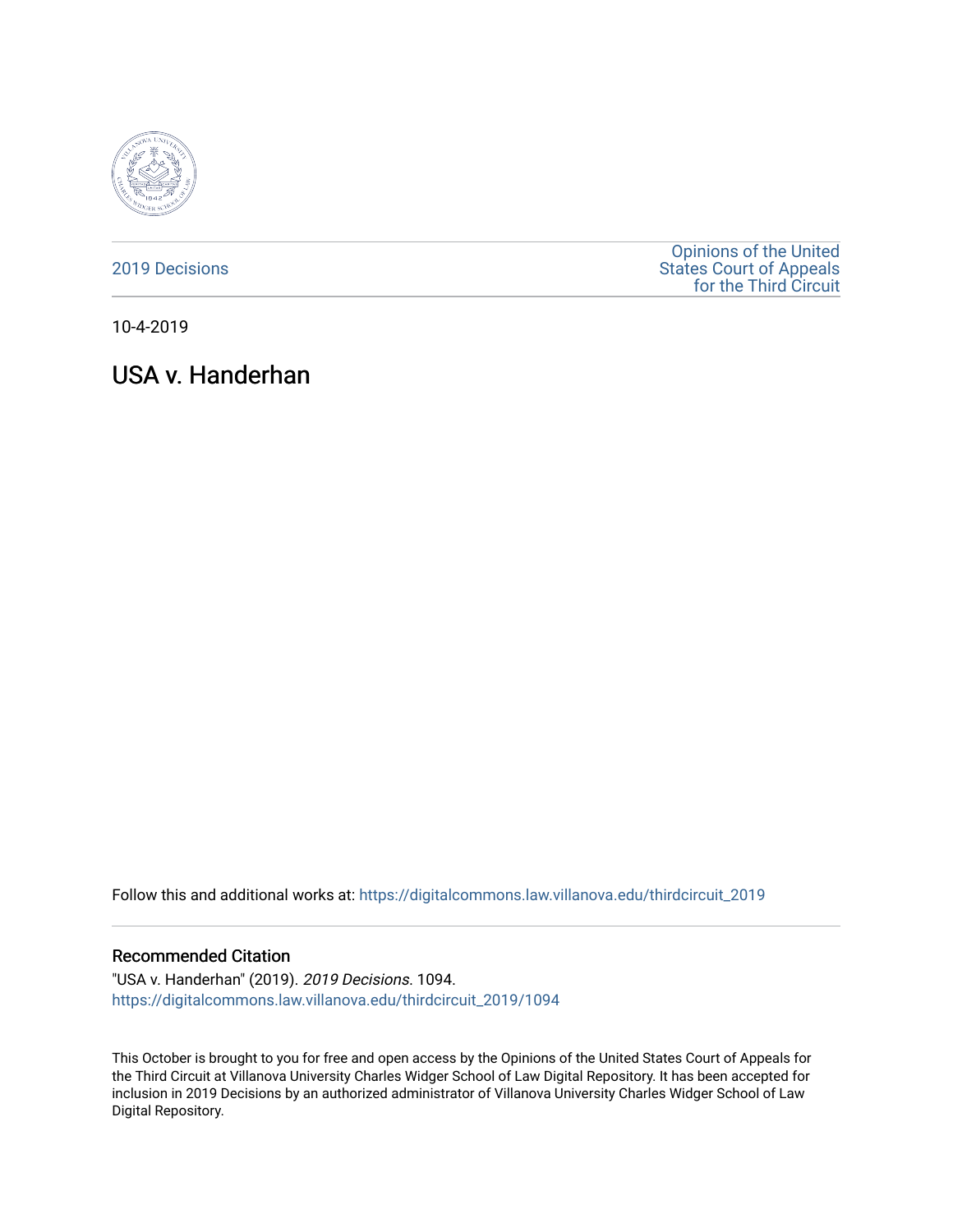#### **NOT PRECEDENTIAL**

UNITED STATES COURT OF APPEALS FOR THE THIRD CIRCUIT

\_\_\_\_\_\_\_\_\_\_\_

No. 19-1904 \_\_\_\_\_\_\_\_\_\_

### UNITED STATES OF AMERICA

v.

BLAINE R. HANDERHAN, Appellant

On Appeal from the United States District Court for the Middle District of Pennsylvania (D.C. Criminal Action No. 1-10-cr-00298-001) District Judge: Honorable Matthew W. Brann

\_\_\_\_\_\_\_\_\_\_\_\_\_\_\_\_\_\_\_\_\_\_\_\_\_\_\_\_\_\_\_\_\_\_\_\_

\_\_\_\_\_\_\_\_\_\_\_\_\_\_\_\_\_\_\_\_\_\_\_\_\_\_\_\_\_\_\_\_\_\_\_\_

Submitted Pursuant to Third Circuit LAR 34.1(a) September 11, 2019 Before: CHAGARES, BIBAS and GREENBERG, Circuit Judges

> (Opinion filed: October 4, 2019) \_\_\_\_\_\_\_\_\_\_\_

> > OPINION\* \_\_\_\_\_\_\_\_\_\_\_

PER CURIAM

<sup>\*</sup> This disposition is not an opinion of the full Court and pursuant to I.O.P. 5.7 does not constitute binding precedent.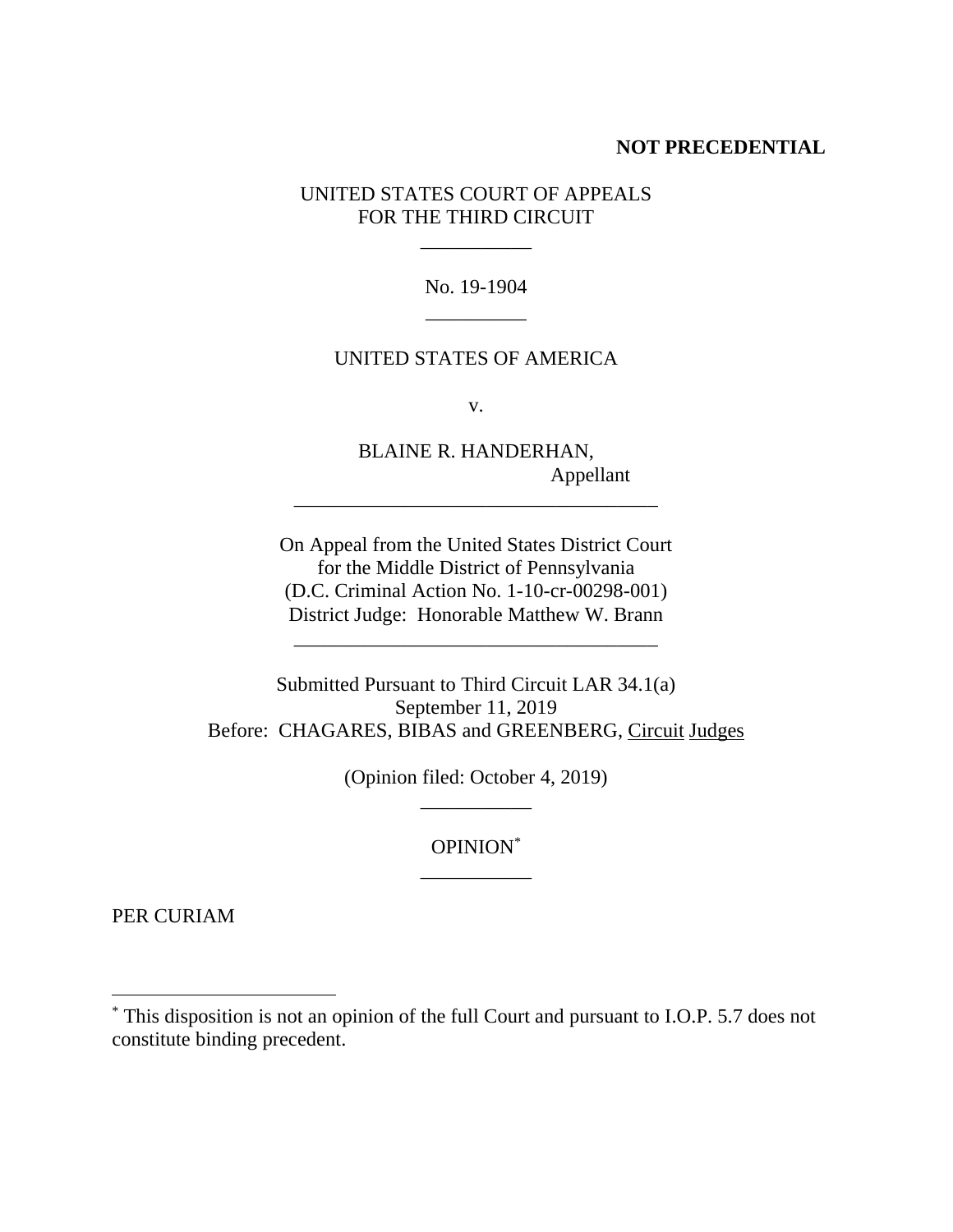Blaine Handerhan appeals from the order of the District Court denying his motion for a reduction in sentence under 18 U.S.C. §  $3582(c)(1)(A)$ . We will affirm.

I.

Handerhan is a former police officer who pleaded guilty in 2011 to possessing child pornography. The District Court sentenced him to 96 months in prison followed by 10 years of supervised release. Handerhan challenged his sentence on direct appeal, but we affirmed. See United States v. Handerhan, 739 F.3d 114, 125 (3d Cir. 2014). Handerhan later raised numerous other challenges to his conviction and sentence, including under 28 U.S.C. § 2255, but those proved unsuccessful. (C.A. Nos. 14-4120, 15-3714, 16-3170, 17-3269 & 18-1171.)

At issue here is a motion that Handerhan filed under the "compassionate release" provision of 18 U.S.C. § 3582(c)(1)(A)(i), as amended by Section 601(b) of the First Step Act of 2018, Pub. L. No. 115-391, 132 Stat. 5194 (2018). Before the First Step Act, a District Court could grant relief under § 3582(c)(1)(A) only on motion of the Director of the Bureau of Prisons. Section 601(b) of the First Step Act amended  $\S 3582(c)(1)(A)$  to allow prisoners (after exhausting administrative remedies) to file motions for relief under that statute as well.

That statute permits a District Court to reduce sentences (including terms of supervised release) on the ground that "extraordinary and compelling reasons warrant such a reduction." 18 U.S.C. § 3582(c)(1)(A)(i). "Extraordinary and compelling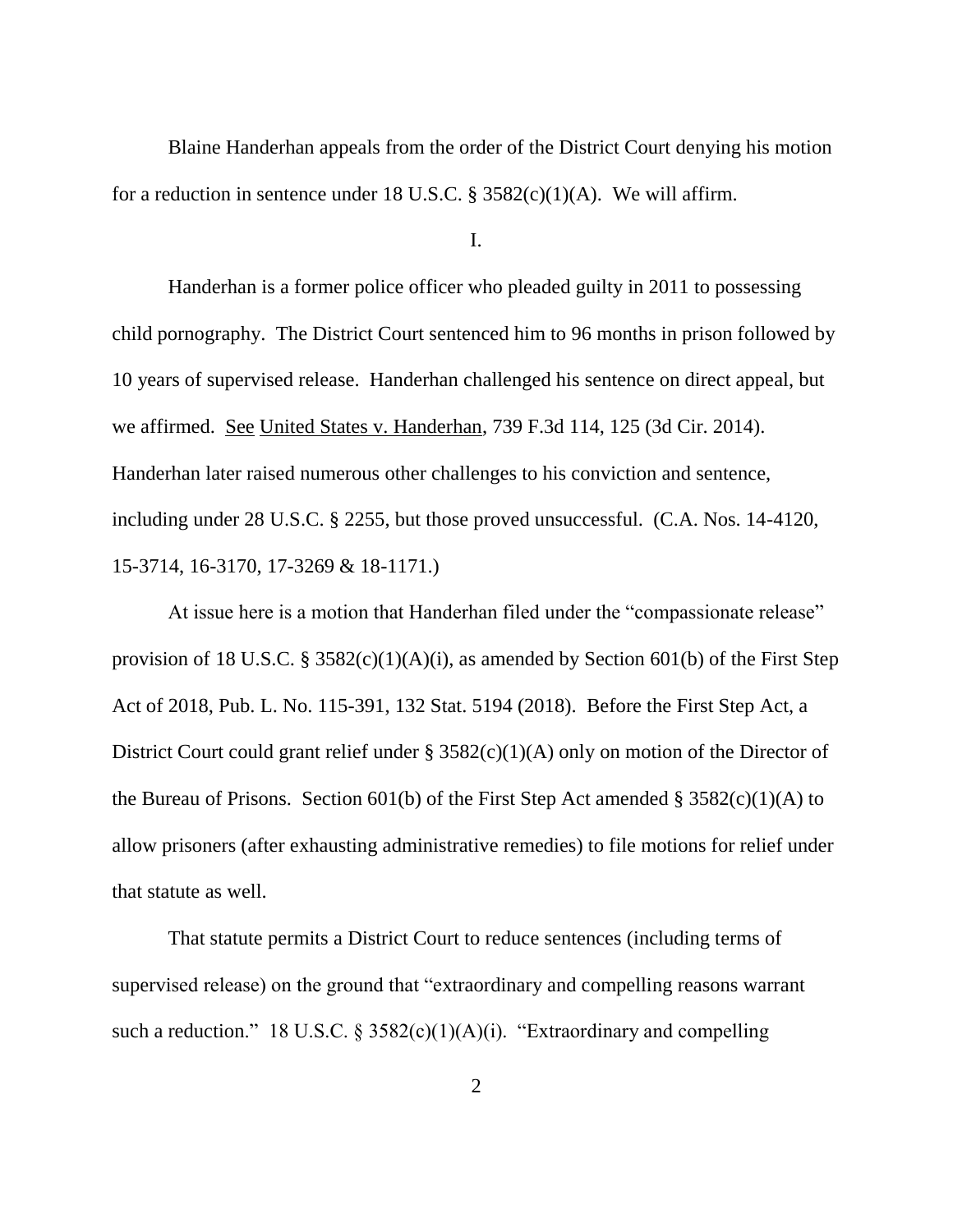reasons" are in turn defined by the commentary to policy statement U.S.S.G. § 1B1.13. See United States v. Barberena, 694 F.3d 514, 521 n.10 (3d Cir. 2012). That commentary currently lists four categories of such reasons: (1) the defendant's medical condition; (2) the defendant's age; (3) the defendant's family circumstances; and (4) "other reasons" as determined by the Director of the Bureau of Prisons. U.S.S.G. § 1B1.13 cmt. n.1.<sup>1</sup>

In this case, Handerhan argued that he warranted a reduction in sentence and alteration of his term of supervised release because the District Court committed various errors at sentencing, including by miscalculating his Guidelines range and by allowing an allegedly unprepared substitute counsel to represent him. After Handerhan filed his motion, the District Court appointed counsel for him but later allowed counsel to withdraw. Handerhan then filed what he titled a motion for summary judgment. The District Court denied Handerhan's motions on the ground that his arguments stated potential grounds for relief only on direct appeal or under § 2255 and not under §  $3582(c)(1)(A)(i)$ . Handerhan appeals.

II.

 $\overline{a}$ 

<sup>&</sup>lt;sup>1</sup> This definition appears in the commentary to the 2018 version of  $\S$  1B1.13. The Sentencing Commission has not yet amended § 1B1.13 or its commentary to account for the First Step Act. In the meantime, the District Courts are divided on whether and how to apply the catch-all "other reasons" category and its reference to determinations made by the Director. See, e.g., United States v. Fox, No. 2:14-cr-03-DBH, 2019 WL 3046086, at \*2 (D. Me. July 11, 2019) (noting conflicting authority). We need not address that issue in light of our disposition.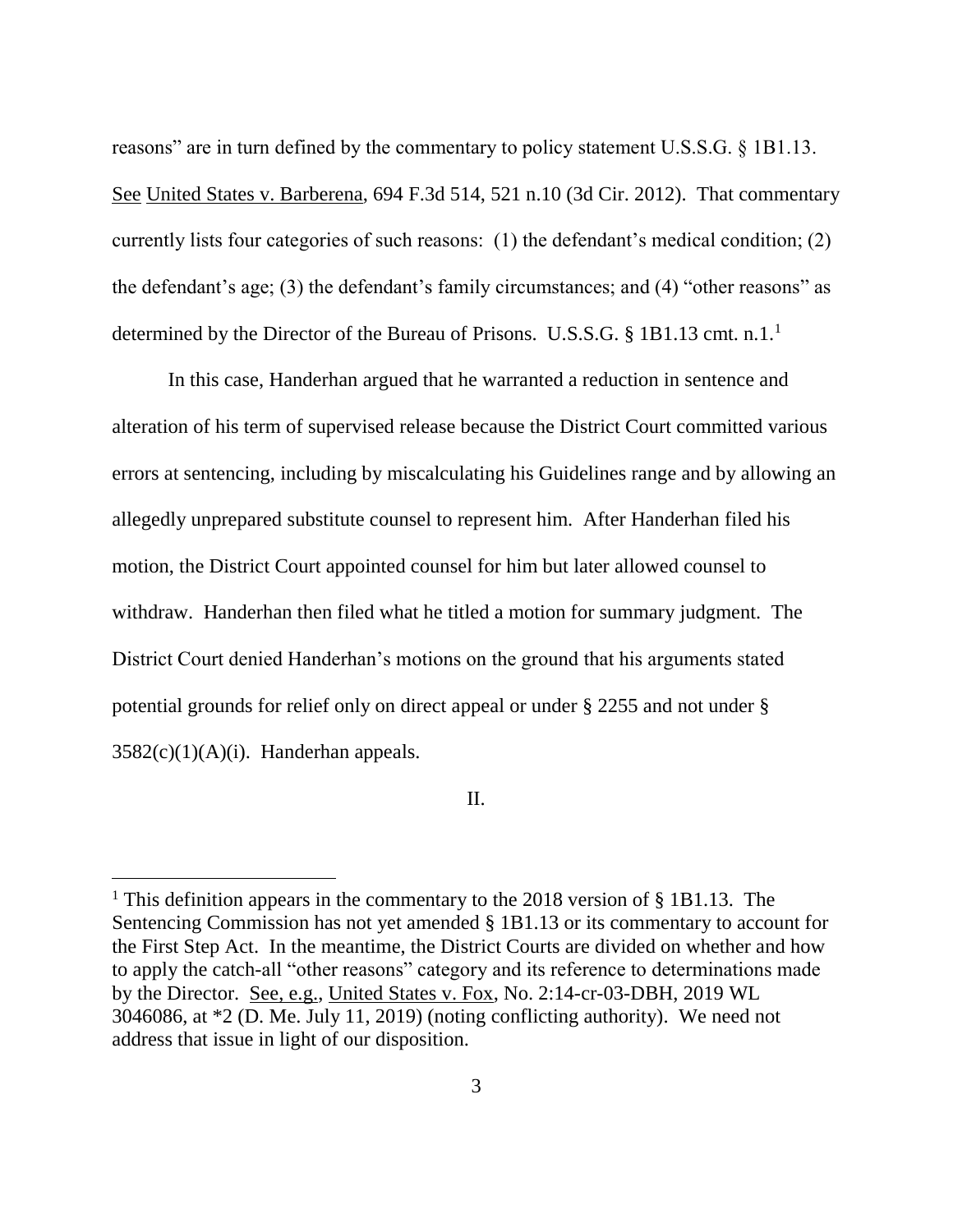We will affirm.<sup>2</sup> Handerhan, in his sole argument on appeal, asserts without explanation that the District Court applied the "wrong statute" by referencing the First Step Act rather than  $\S 3582(c)(1)(A)$ . That argument is frivolous. As explained above, and as Handerhan expressly stated in his motion, he sought relief under §  $3582(c)(1)(A)(i)$  as amended by the First Step Act. Thus, the District Court referred to the current version of § 3582(c)(1)(A)(i) and then quoted the applicable commentary. The District Court did refer in passing to a different provision of the First Step Act, but it did so only by way of noting that Handerhan was not entitled to relief under that section either.<sup>3</sup> The District Court ultimately concluded that Handerhan's arguments stated potential grounds for relief only on direct appeal or under § 2255 and not under §  $3582(c)(1)(A)$ .

 $\overline{a}$ 

 $2$  Handerhan was released from prison after he filed this appeal, but this appeal is not moot because he challenges his term of supervised release. Thus, we have jurisdiction under 28 U.S.C. § 1291. We do not appear to have adopted a standard of review for rulings on motions filed under §  $3582(c)(1)(A)$ . We need not do so in this case because we would affirm under any standard.

<sup>&</sup>lt;sup>3</sup> The District Court noted that "[t]he First Step Act does not reduce the statutorily authorized sentences for the crime of conviction here, possession of child pornography under 18 U.S.C. § 2252A(a)(5)(B)." (Dist. Ct. Op. at 4.) The District Court appears to be referring to Section 404 of the First Step Act, which authorizes reductions in sentences for certain cocaine offenses subject to the Fair Sentencing Act. See United States v. Hegwood, — F.3d —, No. 19-40117, 2019 WL 3729590, at \*2-3 (5th Cir. Aug. 8, 2019). Handerhan did not and does not seek relief under that provision, but the District Court correctly noted that it does not apply to his crime of conviction.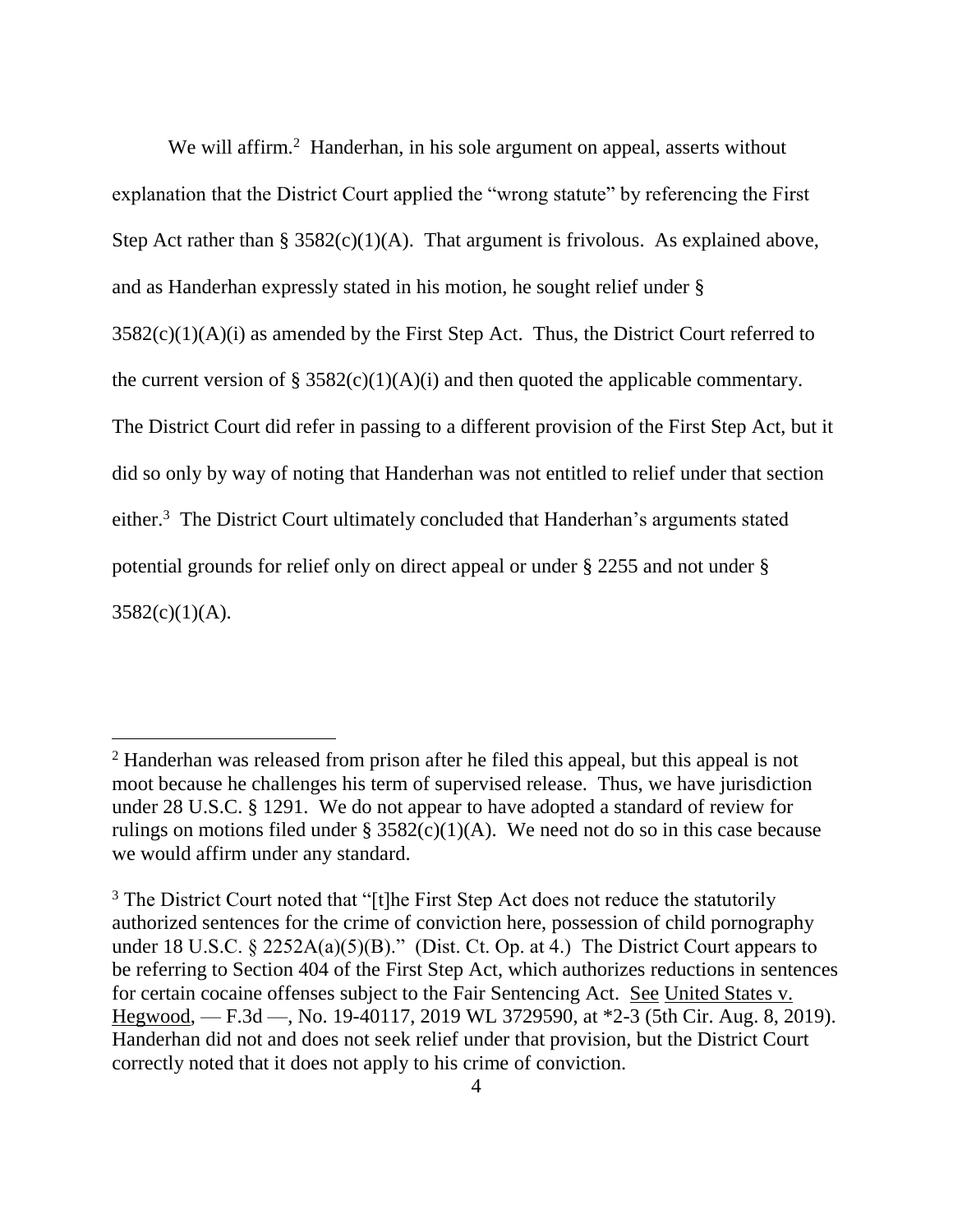Handerhan does not challenge or even mention that conclusion, so we have no occasion to address it. We note, however, that  $\S$  3582(c)(1)(A) provides a mechanism to seek a reduction in the term of a sentence, not to challenge its validity. The terms of neither the statute nor its policy statement provide for release on the basis of arguments like Handerhan's that were or could have been raised on direct appeal or in a § 2255 motion, let alone for defendants like Handerhan who already have completed a § 2255 proceeding and who are subject to the restrictions on filing second or successive § 2255 motions. See 28 U.S.C. § 2255(h). Thus, we question whether an alleged sentencing error that was correctible in prior proceedings could ever be an "extraordinary and compelling reason" for release under  $\S$  3582(c)(1)(A)(i). Handerhan has not challenged the District Court's conclusion to that effect, however, so we need not decide that issue.

One final issue warrants discussion. District Courts may also reduce sentences on the basis of certain amendments to the Sentencing Guidelines. See 18 U.S.C. § 3582(c)(2). In his § 3582(c)(1)(A) motion below, Handerhan referenced Amendment 801, by which the Sentencing Commission clarified the mens rea required to trigger an enhancement for distributing child pornography under U.S.S.G. § 2G2.2(b)(3). See United States v. Cates, 897 F.3d 349, 358 (1st Cir. 2018).

Handerhan did not argue that he was entitled to relief under  $\S 3582(c)(2)$  on the basis of Amendment 801 or make any showing that Amendment 801 applies to him. He also has not raised that issue or even mentioned Amendment 801 on appeal.